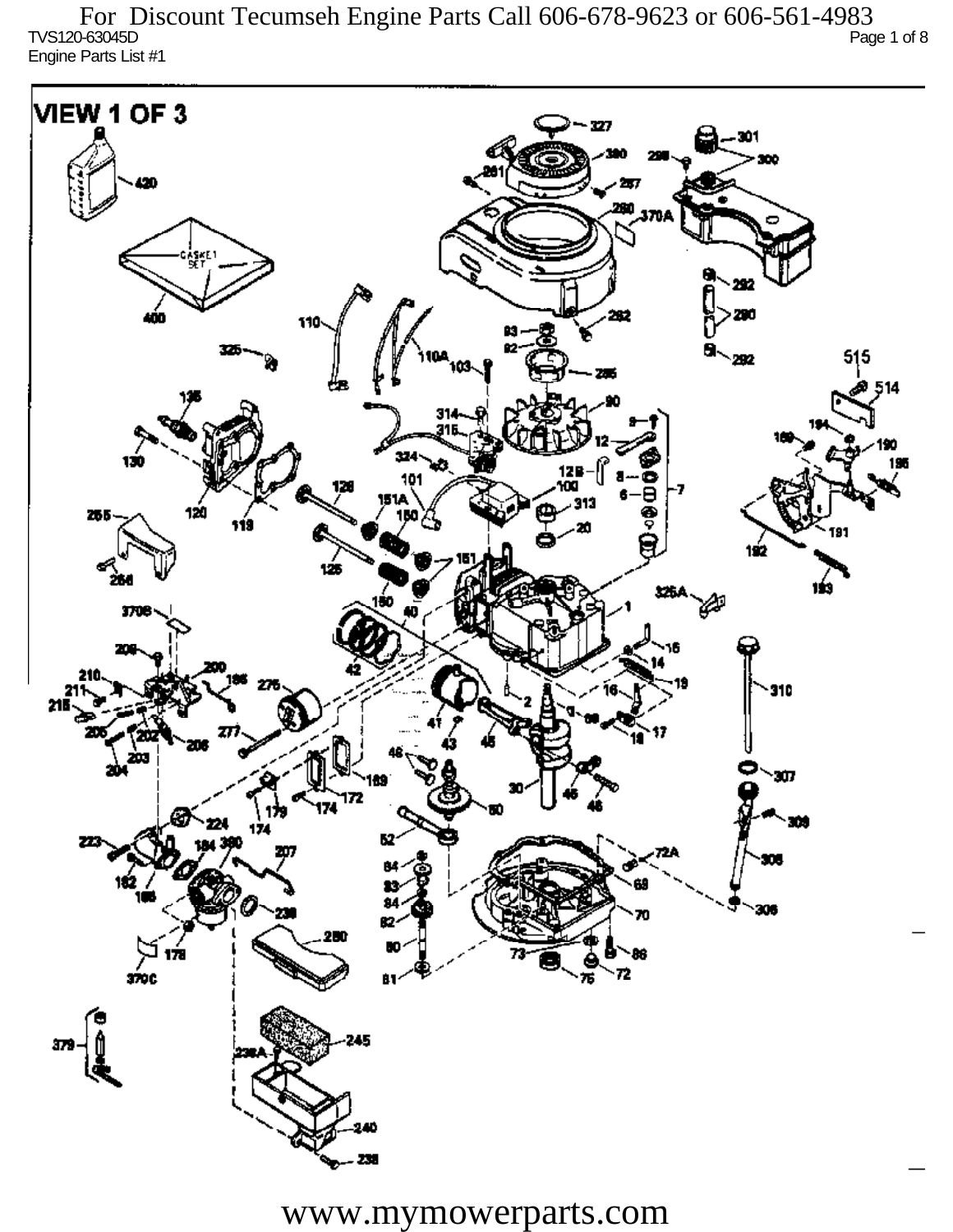| Ref # Part Number    | Qty Description                                              |
|----------------------|--------------------------------------------------------------|
| 1 33899A             | Cylinder (Incl. 2 & 20) (2-13/16")                           |
| 2 26727              | Pin, Dowel                                                   |
| 6 33734              | Element, Breather                                            |
| 7 34214A             | Breather Ass'y. (Incl. 6, 8, 9, 12, & 12A)                   |
| 8 33735              | * Gasket, Breather                                           |
| 9 30200              | Screw, 10-24 x 9/16"                                         |
| 12 33886             | Tube, Breather                                               |
| 14 28277             | Washer, Flat                                                 |
| 15 30589             | Rod, Governor (Incl. 14)                                     |
| 16 31383A            |                                                              |
|                      | Lever, Governor                                              |
| 17 31335             | Clamp, Governor lever                                        |
| 18 650548            | Screw, 8-32 x 5/16"                                          |
| 19 31361             | Spring, Extension                                            |
| 20 32600             | Seal, Oil                                                    |
| 30 34469             | Crankshaft                                                   |
| 32 32323             | Washer, Thrust NOTE: This thrust washer maynot be            |
|                      | required if a new crankshafthas been installed. Check the    |
|                      | proper Mechanic's Handbook for acceptable end play. Use      |
|                      | this .010" thrust washer if excess end play is measured.     |
| 40 34535             | Piston, Pin & Ring Set (Std.) (2-13/1 6")                    |
| 40 34536             | Piston, Pin & Ring Set (.010" OS)                            |
| 40 34537             | Piston, Pin & Ring Set (.020" OS)                            |
| 41 33562B            | Piston & Pin Ass'y (Incl. 43) (Std.) (2 -13/16")             |
|                      |                                                              |
| 41 33563B            | Piston & Pin Ass'y. (Incl. 43) (.010" OS)                    |
| 41 33564B            | Piston & Pin Ass'y. (Incl. 43) (.020" OS)                    |
| 42 33567             | Ring Set (Std.) (2-13/16" Bore)                              |
| 42 33568             | Ring Set (.010" OS)                                          |
| 42 33569             | Ring Set (.020" OS)                                          |
| 43 20381             | Ring, Piston pin retaining                                   |
| 45 32875             | Rod Assy., Connecting (Incl. 46)                             |
| 46 32610A            | Bolt, Connecting rod                                         |
| 48 27241             | Lifter, Valve                                                |
| 50 33553             | Camshaft (MCR)                                               |
| 52 29914             | Oil Pump Assy.                                               |
| 69 35261             | * Gasket, Mounting flange                                    |
| 70 34311C            | Flange Ass'y. (Incl. 72, 72A, 73, 75 & 80)                   |
| 72 30572             | Plug, Oil drain (Incl. 73)                                   |
| 73 28833             | * Drain Plug Gasket (Not req. W/plastic plug)                |
| 75 27897             | Seal, Oil                                                    |
| 80 30574             | Shaft, Governor                                              |
| 81 30590A            | Washer, Flat                                                 |
| 82 30591             | Gear Assy., Governor (Incl. 81)                              |
| 83 30588A            | Spool, Governor                                              |
| 84 29193             | Ring, Retaining                                              |
| 86 650488            | Screw, 1/4-20 x 1-1/4"                                       |
| 89 611004            | <b>Flywheel Key</b>                                          |
| 90 611046A           | <b>Flywheel</b>                                              |
| 92 650815            | Washer, Belleville                                           |
| 93 650816            | Nut, Flywheel                                                |
| 100 34443A           | Solid State Ignition                                         |
| 100 730207           | Magneto-to-Solid State Conv. Kit (Includes solid state       |
|                      | module, solid state flywheel key, and instructions.) (Use as |
|                      | required on external ignition engines only.)                 |
| 101 610118           | Cover, Spark plug (Use as required)                          |
| 103 650814           | Screw, Torx T-15, 10-24 x 1"                                 |
| 110 34231            | <b>Ground Wire</b>                                           |
| 118 730194           | Rope Guide Kit (Use as required)                             |
| www.mymowerparts.com |                                                              |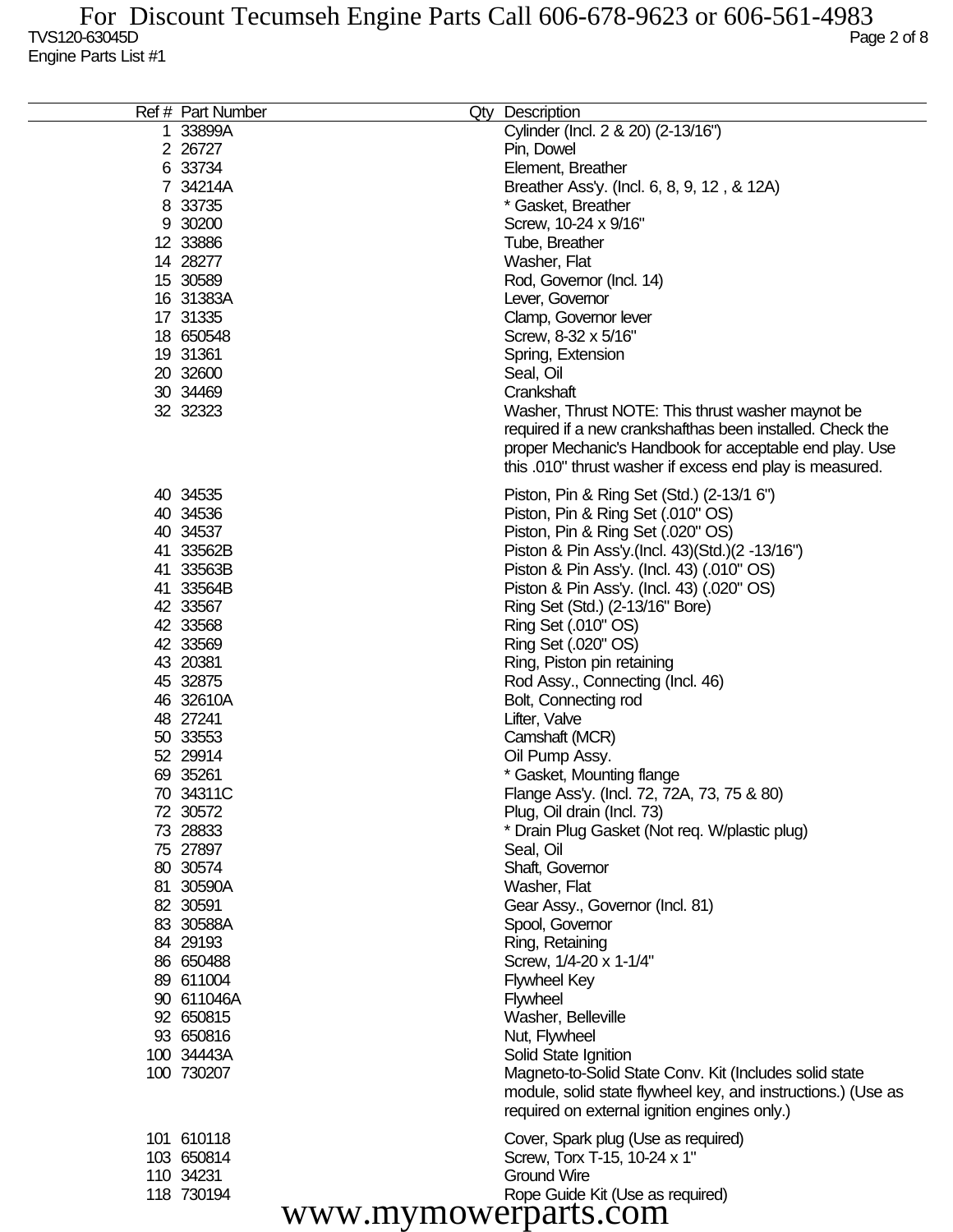| Ref # Part Number | Qty Description                                           |
|-------------------|-----------------------------------------------------------|
| 119 33554A        | * Gasket, Head                                            |
| 120 34342         | Head, Cylinder                                            |
| 125 29314B        | Intake Valve (Std.) (Incl. 151) (Conventional Ports)      |
| 125 29315C        | Intake Valve (1/32" OS) (Incl. 151) (Conventional Ports)  |
| 125 29313C        | Exhaust Valve (Std.) (Incl. 151) (Inverted Ports)         |
| 126 29313C        | Exhaust Valve (Std.) (Incl. 151) (Conventional Ports)     |
| 126 29315C        | Exhaust Valve (1/32" OS) (Incl. 151) (Conventional Ports) |
| 126 34776         | Exhaust Valve (Std.) (Incl. 151) (Conventional Ports)     |
| 126 32644A        | Intake Valve (Incl. 151) (Inverted Po rts)                |
| 130 6021A         | Screw, 5/16-18 x 1-1/2" (Use as requi red)                |
| 130 650697A       | Screw, 5/16-18 x 2-1/2" (Use as requi red)                |
| 135 35395         |                                                           |
| 150 31672         | Resistor Spark Plug (RJ19LM)                              |
|                   | Spring, Valve                                             |
| 151 31673         | Cap, Lower valve spring                                   |
| 169 27234A        | Gasket, Valve spring box cover                            |
| 172 32755         | Cover, Valve spring box                                   |
| 174 650128        | Screw, 10-24 x 1/2"                                       |
| 178 29752         | Nut & Lockwasher, 1/4-28                                  |
| 182 6201          | Screw, 1/4-28 x 7/8"                                      |
| 184 26756         | * Gasket, Carburetor                                      |
| 186 34337         | Link, Governor spring                                     |
| 200 33131A        | Control Bracket (Incl. 202 thru 206)                      |
| 202 33802         | Spring, Compression                                       |
| 203 31342         | Spring, Compression                                       |
| 204 650549        | Screw, 5-40 x 7/16"                                       |
| 205 650777        | Screw, 6-32 x 21/32"                                      |
| 206 610973        | Terminal (Use as required)                                |
| 207 34336         | Link, Throttle                                            |
| 209 30200         | Screw, 10-24 x 9/16"                                      |
| 210 27793         | Clip, Conduit                                             |
| 211 28942         | Screw, 10-32 x 3/8"                                       |
| 223 650451        | Screw, 1/4-20 x 1"                                        |
| 224 34690A        | * Gasket, Intake pipe                                     |
| 238 650806        | Screw, 10-32 x 5/8"                                       |
| 239 34338         | * Gasket, Air cleaner                                     |
| 240 34858         | Body, Air cleaner                                         |
| 246E 35435        | Filter, Pre-air (Use as required)                         |
| 246 34340         | Element, Air cleaner                                      |
| 250 34341A        | Cover, Air cleaner                                        |
| 260 35127         | Housing, Blower                                           |
| 261 30200         | Screw, 10-24 x 9/16"                                      |
| 262 650831        | Screw, 1/4-20 x 15/32"                                    |
| 277 650795        | Screw, 1/4-20 x 2-1/4" (Use as requir ed)                 |
| 277 650774        | Screw, 1/4-20 x 2-3/8" (Use as requir ed)                 |
| 277 792005        | Screw, 1/4-20 x 2-1/2" (Use as requir ed)                 |
| 287 650802        | Screw, 1/4-20 x 5/8"                                      |
| 290 34357         | Fuel Line (Epichlorohydrin 6-3/4")(17 cm)                 |
| 290 29774         | Fuel Line(Braided 8-1/4")(21 cm)(Use as req.)             |
| 290 30705         |                                                           |
| 290 30962         | Fuel Line (Braided 16")(40 cm)(Use as req.)               |
|                   | Fuel Line (Braided 32")(81 cm)(Use as req.)               |
| 292 26460         | Clamp, Fuel line                                          |
| 298 28763         | Screw, 10-32 x 35/64"                                     |
| 301 33032         | Fuel Cap (Use as required)                                |
| 305 34264         | Oil Fill Tube                                             |
| 306 34265         | Gasket, Oil fill tube                                     |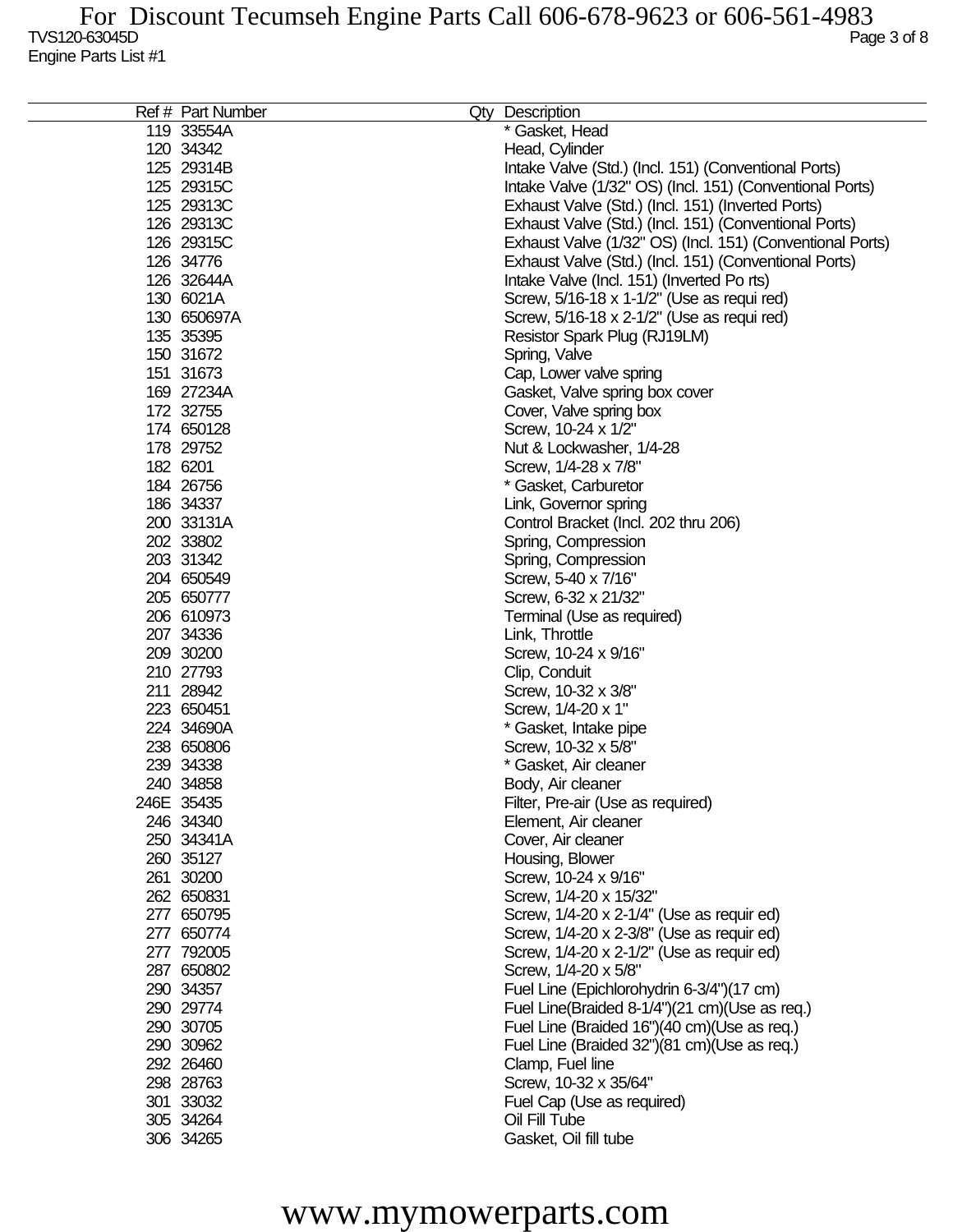| Ref # Part Number                                                                                                                                                                                        | Qty Description                                                                                                                                                                                                                                                                                                                                                                                                                                              |
|----------------------------------------------------------------------------------------------------------------------------------------------------------------------------------------------------------|--------------------------------------------------------------------------------------------------------------------------------------------------------------------------------------------------------------------------------------------------------------------------------------------------------------------------------------------------------------------------------------------------------------------------------------------------------------|
| 306 34282                                                                                                                                                                                                | "O" Ring (This "O" ring is required with metal fill tube only<br>when replacement mounting flange with .777 dia. oil fill hole<br>has been used.)                                                                                                                                                                                                                                                                                                            |
| 307 33590<br>309 650562<br>310 34267<br>313 34080<br>325 29443<br>326 34113<br>370A 34346<br>370J 34870<br>370H 34387<br>379 631021<br>380 632099                                                        | "O" Ring<br>Screw, 10-32 x 1/2"<br>Oil Dipstick (Incl. 150)<br>Spacer, Flywheel key<br>Clip, Fuel line<br>Plug, Screen<br>Decal, Instruction<br>Decal, Instruction (Optional)<br>Decal, Instruction (Optional)<br>Inlet Needle, Seat & Clip Assy.<br>Carburetor (Incl. 184) (Refer to Division 5, Section A, page<br>A2-6 or Fiche 8A, Grid E-9for breakdown)                                                                                                |
| 390A 590531                                                                                                                                                                                              | Side Mount Rewind Starter (Refer to Division 5, Section C,<br>page 32 or Fiche 8A, Grid G-3 for breakdown)                                                                                                                                                                                                                                                                                                                                                   |
| 400 33740D<br>420 730225<br>425 730571<br>426 32203<br>427 32204<br>436 611006<br>437 30551<br>438 610947<br>439 610955<br>440 30992<br>442 610385<br>443 610408<br>444 29181<br>445 610593<br>446 33356 | * Gasket Set (Incl. items marked *)<br>SAE 30, 4-Cycle Engine Oil (Quart)<br>Starter Muff Kit (Incl.370J,426,427)(Opt.)<br>Starter Air Cleaner (Optional)<br>Starter Air Cleaner Bracket (Optional)<br>Stator Plate Ass'y.(Incl.377,378,437, 442-448)<br>Spring, Breaker box cover<br>Cover, Dust<br>Gasket, Stator cover<br>Cam, Breaker<br>Washer<br>Nut, 8-32<br>Breaker Fastening Screw & Washer<br><b>Condenser Fastening Screw</b><br>Terminal, Ground |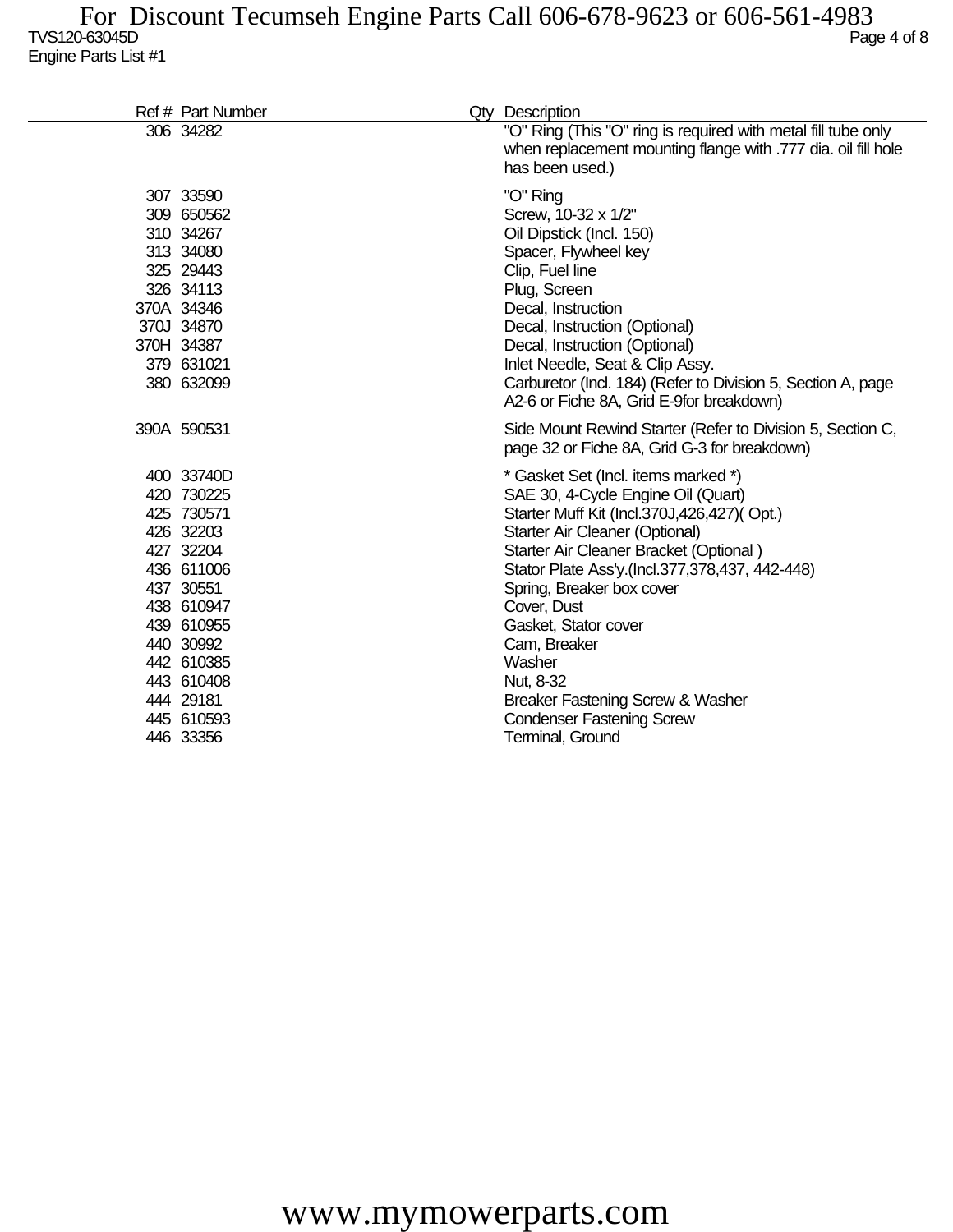TVS120-63045D Page 5 of 8 Engine Parts List #2 For Discount Tecumseh Engine Parts Call 606-678-9623 or 606-561-4983

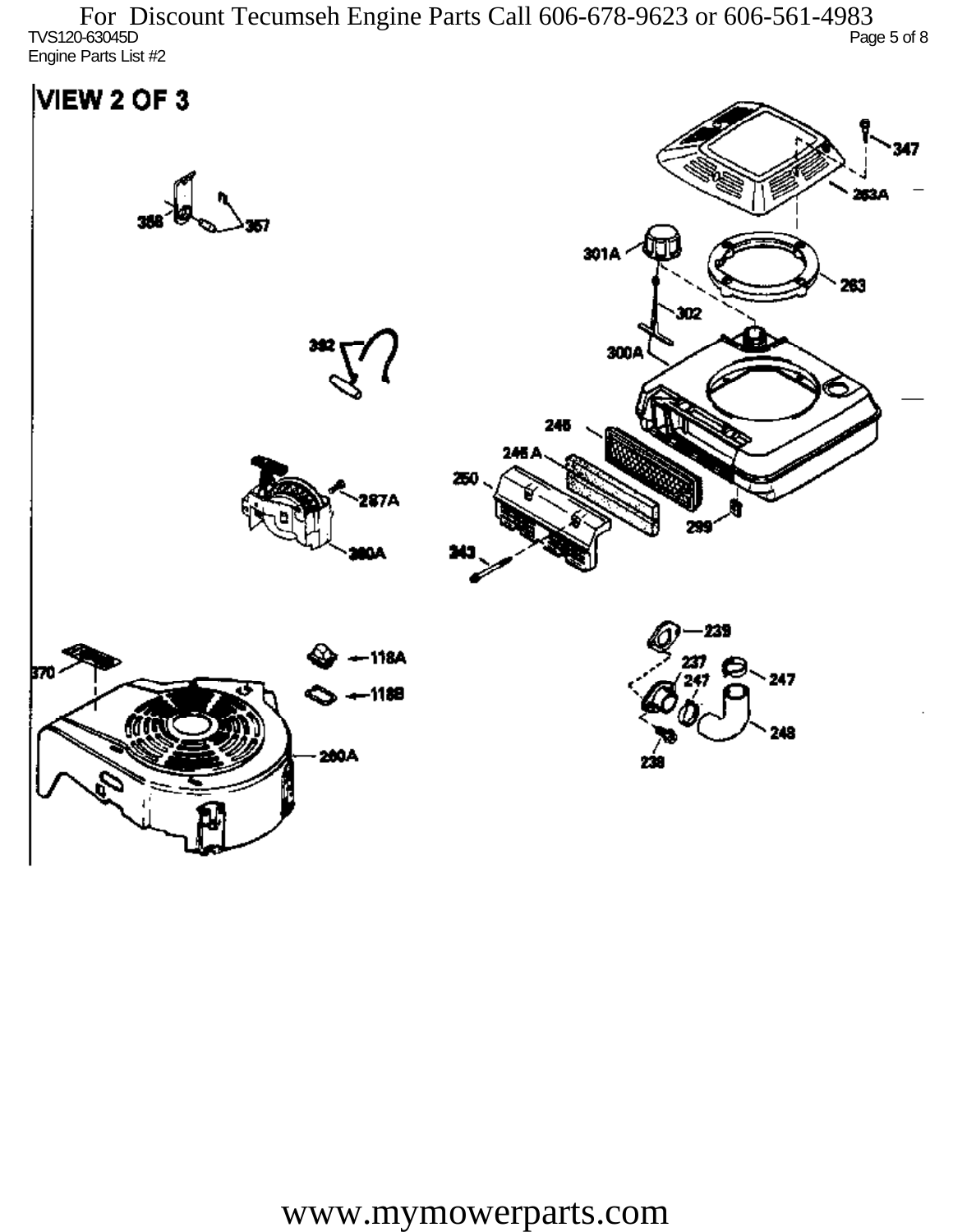|      | Ref # Part Number                                                                                                                                                                 | Qty Description                                                                                                                                                                                                                                                                                                                                                                                                                                                                                          |
|------|-----------------------------------------------------------------------------------------------------------------------------------------------------------------------------------|----------------------------------------------------------------------------------------------------------------------------------------------------------------------------------------------------------------------------------------------------------------------------------------------------------------------------------------------------------------------------------------------------------------------------------------------------------------------------------------------------------|
|      | 32 32323                                                                                                                                                                          | Washer, Thrust NOTE: This thrust washer maynot be<br>required if a new crankshafthas been installed. Check the<br>proper Mechanic's Handbook for acceptable end play. Use<br>this .010" thrust washer if excess end play is measured.                                                                                                                                                                                                                                                                    |
| 287A | 118 730194<br>238 650806<br>239 34338<br>246 34340<br>246E 35435<br>250 34341A<br>287A 650735<br>300A 34476<br>326 34113<br>370 550223<br>370J 34870<br>370H 34387<br>390A 590531 | Rope Guide Kit (Use as required)<br>Screw, 10-32 x 5/8"<br>* Gasket, Air cleaner<br>Element, Air cleaner<br>Filter, Pre-air (Use as required)<br>Cover, Air cleaner<br>Screw, 10-24 x 3/8" (Use as required)<br>Pop Rivet (3/16" Dia.) (Purchase loca lly)<br>Fuel Tank (Incl. 292 & 301)<br>Plug, Screen<br>Decal, Name<br>Decal, Instruction (Optional)<br>Decal, Instruction (Optional)<br>Side Mount Rewind Starter (Refer to Division 5, Section C,<br>page 32 or Fiche 8A, Grid G-3 for breakdown) |
|      | 425 730571<br>426 32203<br>427 32204<br>436 611006<br>437 30551<br>438 610947<br>439 610955<br>440 30992<br>442 610385<br>443 610408<br>444 29181<br>445 610593<br>446 33356      | Starter Muff Kit (Incl.370J,426,427)(Opt.)<br>Starter Air Cleaner (Optional)<br>Starter Air Cleaner Bracket (Optional)<br>Stator Plate Ass'y (Incl.377,378,437, 442-448)<br>Spring, Breaker box cover<br>Cover, Dust<br>Gasket, Stator cover<br>Cam, Breaker<br>Washer<br>Nut, 8-32<br>Breaker Fastening Screw & Washer<br><b>Condenser Fastening Screw</b><br>Terminal, Ground                                                                                                                          |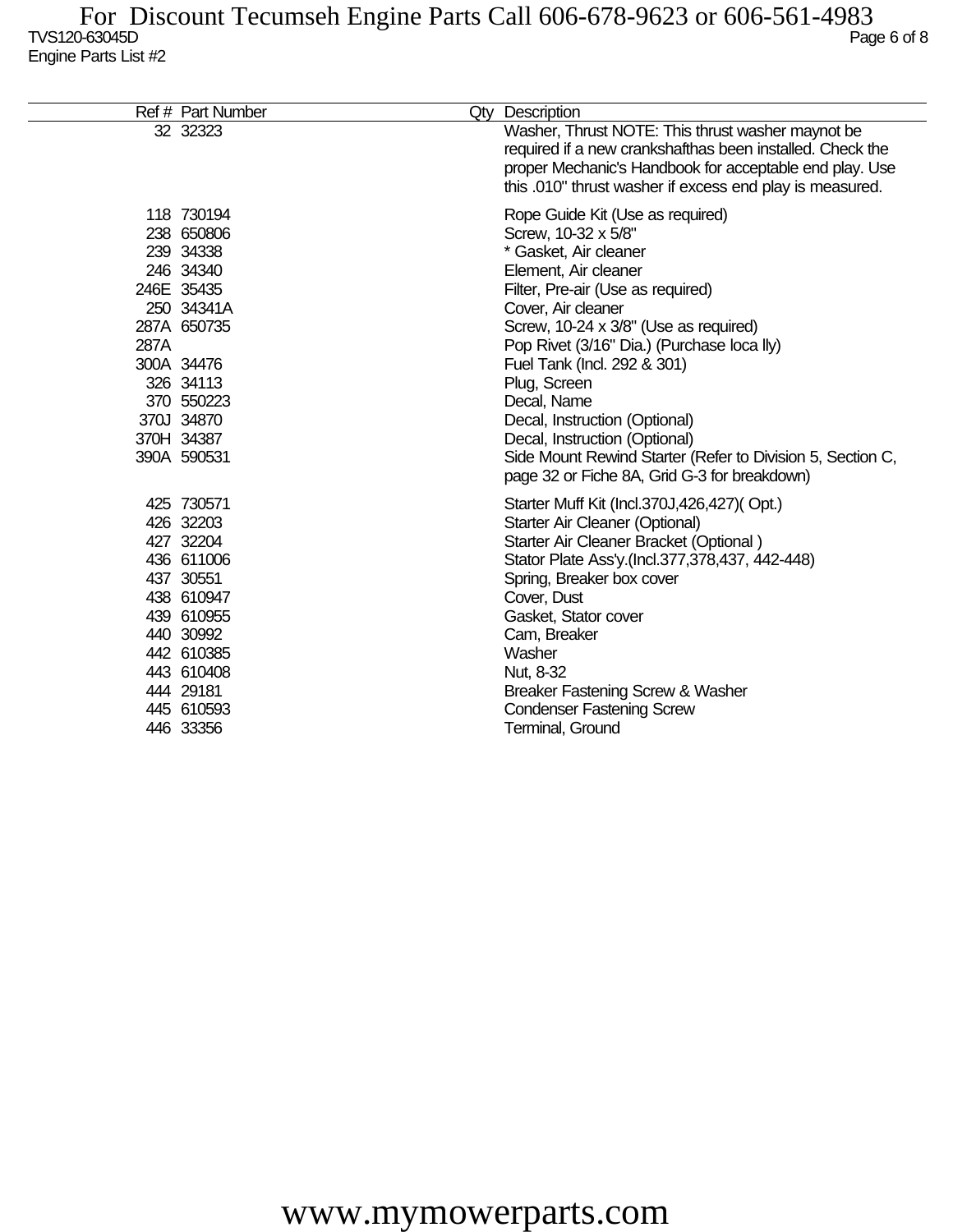TVS120-63045D Page 7 of 8 Engine Parts List #3 For Discount Tecumseh Engine Parts Call 606-678-9623 or 606-561-4983